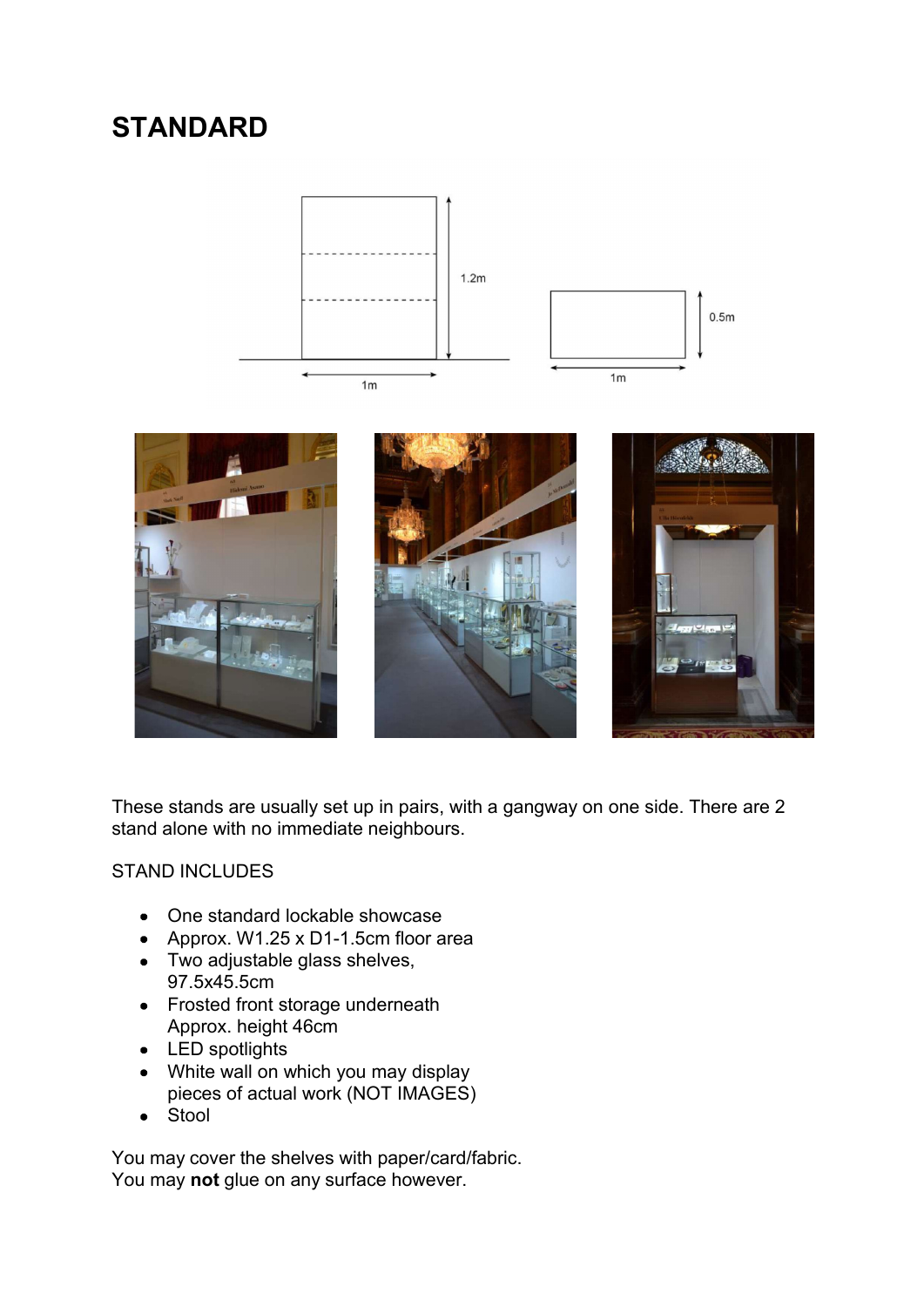# **STANDARD UPRIGHT**



These stands are reserved for silversmiths in the first instance, as they have greatest display area. Floor area may vary slightly.

#### STAND INCLUDES

- Two separate lockable showcases; one standard and one tall upright
- Approx. W1.5-2 x D1-1.5m floor area
- LED spotlights
- White wall on which you may display pieces of actual work (NOT IMAGES)

Standard Showcase

- Two adjustable glass shelves, 97.5x45.5cm
- Frosted front storage at the bottom Approx. height 46cm

Tall Upright Showcase

- Three adjustable glass shelves,  $\bullet$ 47x45.5cm
- Frosted front storage at the bottom Approx. height 51cm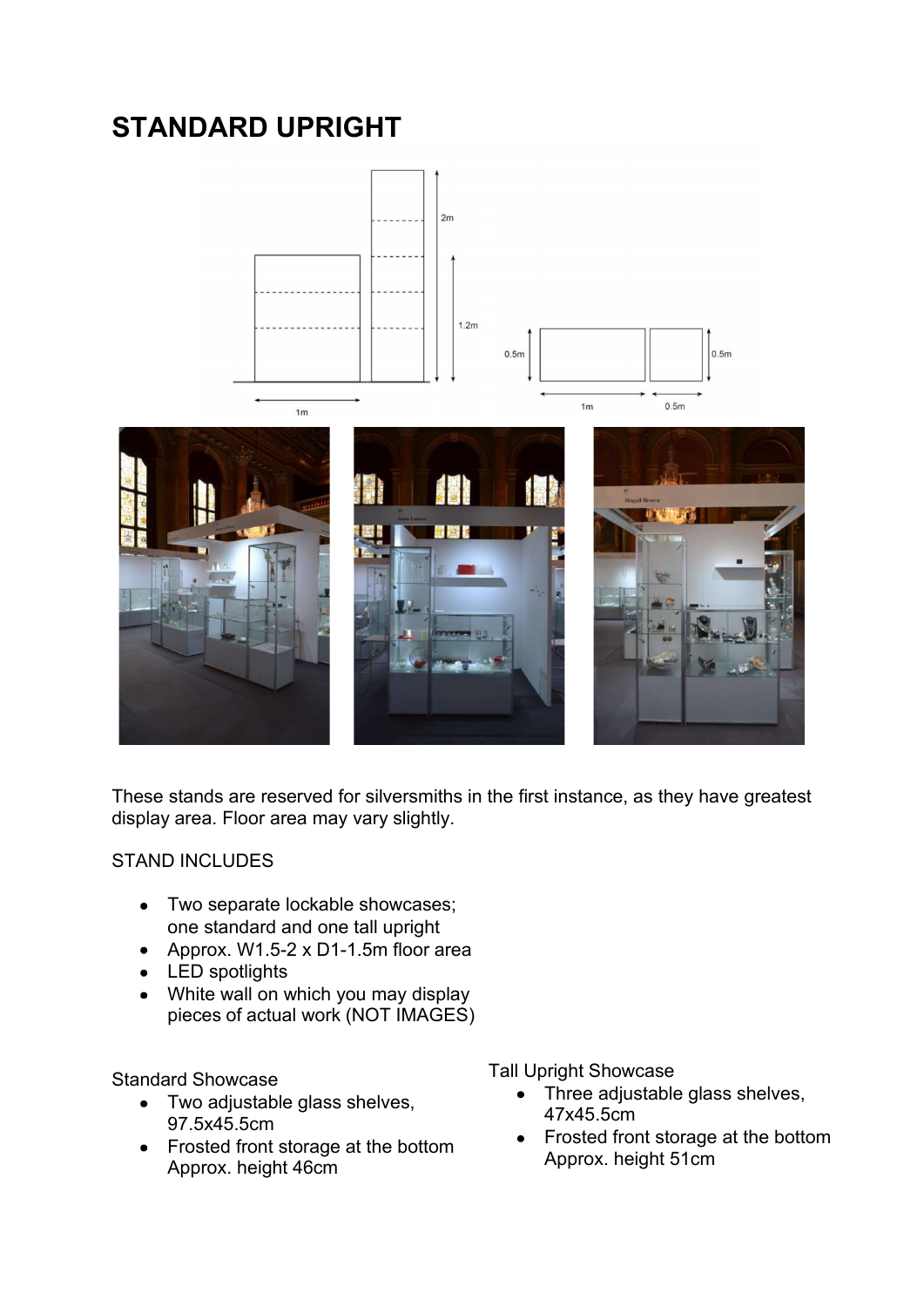### **GALLERY STAND**



A gallery stand is an open space with no glass cabinets. Square footage varies and is allocated at the organiser's discretion. Plinths and shelves are provided, and availability and layout are discussed with the organisers to support exhibitors achieving the optimal layout.

Those who are awarded a gallery stand need to be confident having their work on open display. We always have professional security throughout the event, but they cannot be dedicated to gallery stand areas.

We welcome requests for gallery stands from both jewellers and silversmiths.

STAND INCLUDES:

- LED lighting
- A selection of plinths and/or shelves
- White walls on which you may display actual work
- A stool